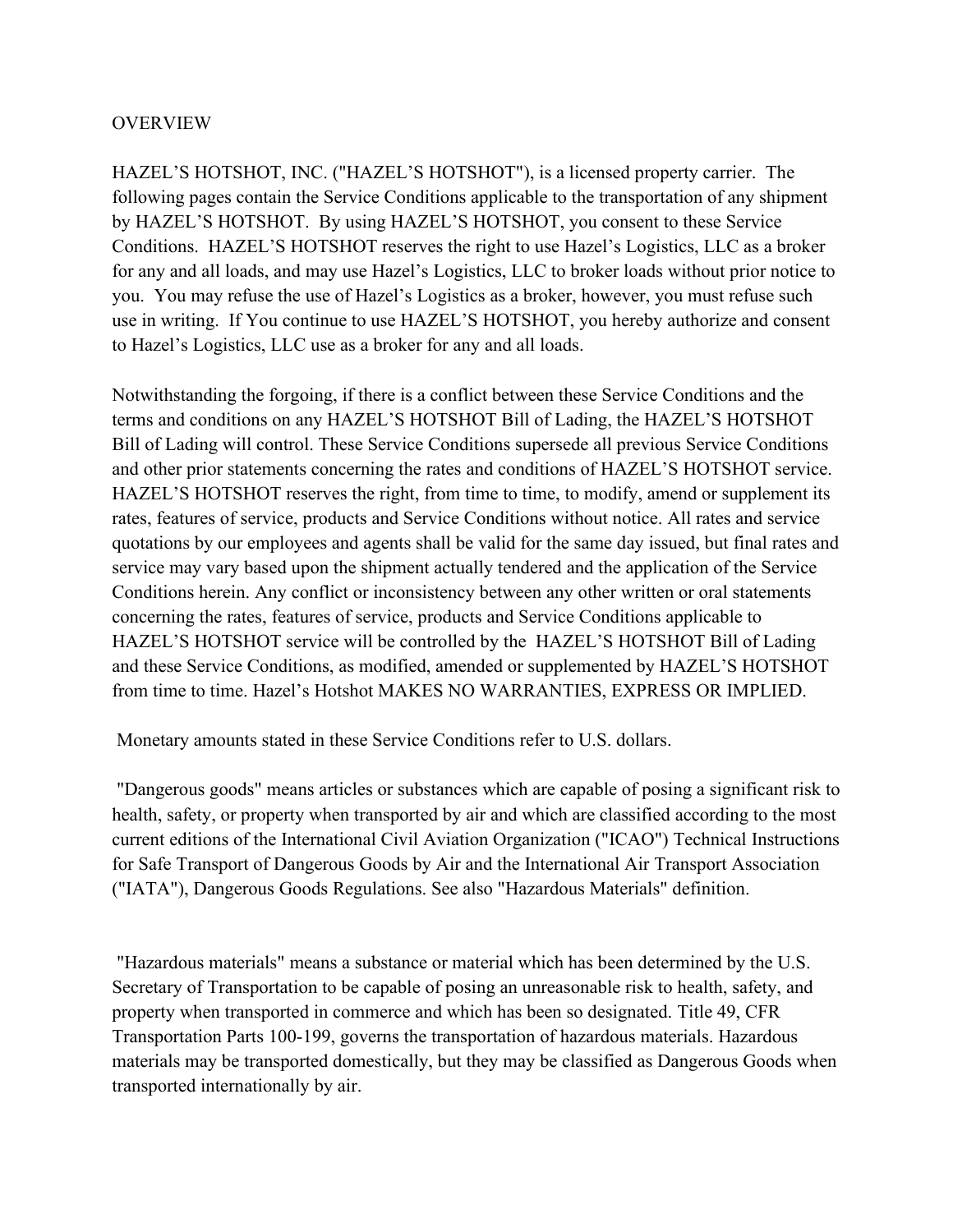"Service Conditions" means these Service Conditions, as modified, amended or supplemented by HAZEL'S HOTSHOT from time to time.

"Shipment" means one or more packages, pallets, containers or other items moving on one bill of lading number from one Shipper or Consignor to one Consignee.

"Transportation charges" or "charges" mean amounts assessed for the movement of a shipment and do not include any other fees or charges which may be assessed under these Service Conditions, such as, but not limited to, declared value charges, customs duties and taxes, however levied or applied, and C.O.D. charges.

"Bill of Lading" means any shipping document, receipt, manifest, label, electronic entry or similar item.

"We," "our," "us," and "HAZEL'S HOTSHOT" refer to Hazel's Hotshot and its contractors, employees and agents, but not including cartage agents, brokers, and owners of the Shipment.

"You" and "your" include the Customer, Broker, Consignee, and their agents, servants and employees and any other person or entity having or claiming an interest in a shipment.

## DIMENSIONAL WEIGHT

HAZEL'S HOTSHOT reserves the right to assess transportation charges based on volumetric standards. Dimensional weight pricing is applicable on all shipments with a total volume of more than 250 cubic inches. Dimensional weight is calculated by multiplying length by width by height of each package (all in inches) and dividing by 250. The dimensional weight of each package in the shipment is added, and the total dimensional weight of the shipment is then compared to the actual weight of the shipment. If the dimensional weight exceeds the actual weight, all transportation charges for the shipment are based on the dimensional weight.

## PAYMENT AND BILLING

For and in consideration of the transportation services to be provided, You agree to pay HAZEL'S HOTSHOT the applicable freight charges as set forth in its verbal communication, current written rate circulars, if any, written rate tenders, and these Service Conditions on prepaid shipments. Your complete name, address, city, state, zip code, and contact name must appear in the appropriate areas of the Bill of Lading. You must pay by company check (from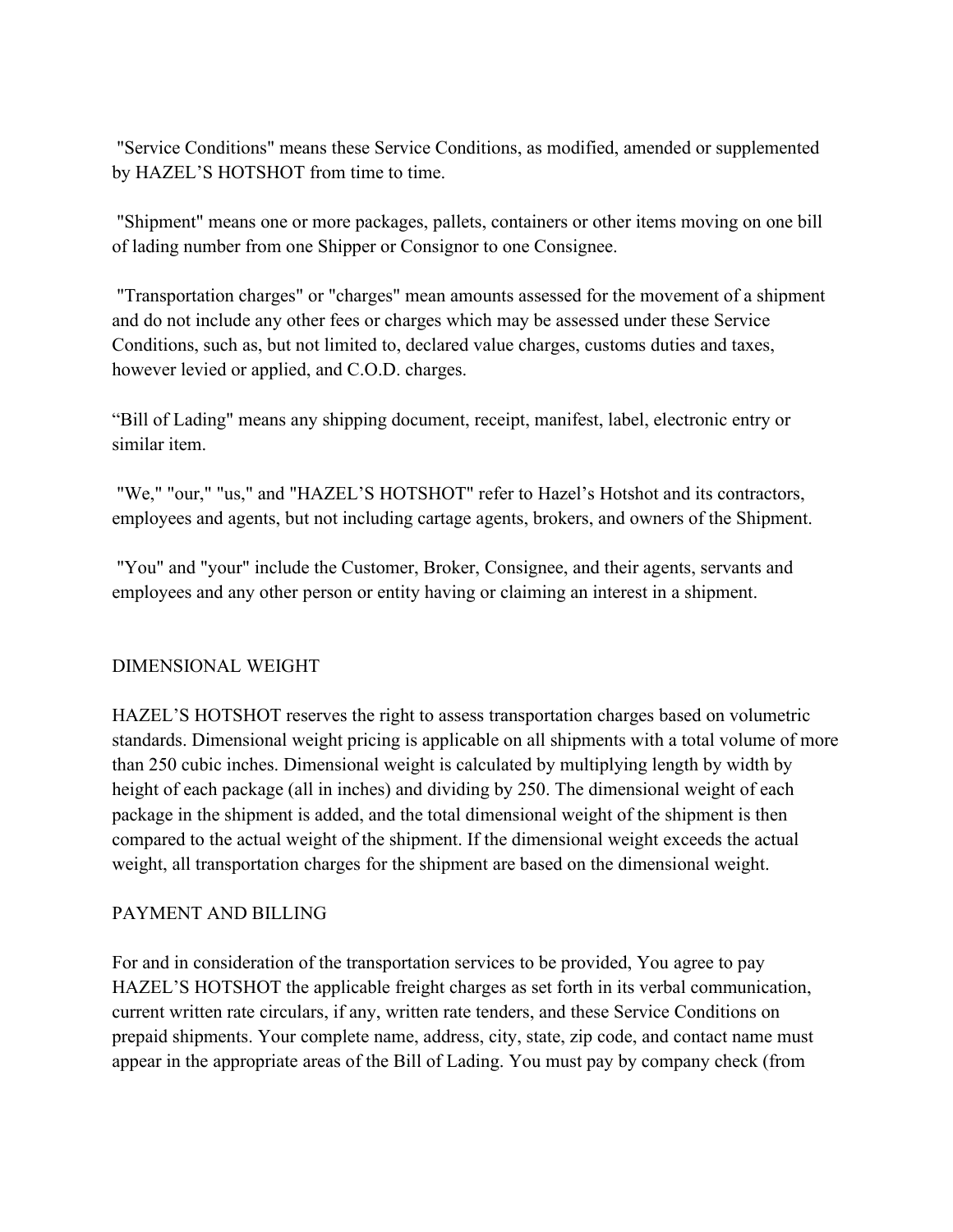approved credit customers only), certified check, cashier's check, credit card, or charge to a valid HAZEL'S HOTSHOT account number in good credit standing.

The invoice date begins the credit term cycle, and payment is due within thirty (30) days from the invoice date. Failure to keep your HAZEL'S HOTSHOT account current will result in your account being put on a "cash only" status. If you are not current or you do not have the full amount of cash for the transportation services, then your Shipment will be delayed or cancelled. HAZEL'S HOTSHOT may decline to restore credit privileges for any reason and has no obligation to reinstate such credit privileges. In the event that suit is filed to collect unpaid charges, you agree to be liable for all reasonable costs which include, but are not limited to, attorneys' fees and court costs.

If any changes, modifications, amendments, or change in terms of the Shipment are agreed to by HAZEL'S HOTSHOT, You shall be responsible for paying any and all costs, fees, surcharges, taxes, duties, and out of pocket costs incurred by HAZEL'S HOTSHOT as determined in the sole discretion of HAZEL'S HOTSHOT.

HAZEL'S HOTSHOT reserves the right to demand F.C.C.O.D. for transportation charges incurred on any shipment when the party liable for the charges has not yet been extended credit.

HAZEL'S HOTSHOT reserves the right to demand prepayment of charges by cashiers check, certified funds or money order on any shipment. A \$30.00 fee will be applied for any check that is dishonored due to insufficient funds or incorrect or insufficient signature of the drawer.

Send remittance to:

 Hazel's Hotshot, Inc. P.O. Box 810239 Dallas, TX 75381

## CLAIMS

DELAY CLAIMS - HAZEL'S HOTSHOT will undertake to deliver the lading described on the Bill of Lading under reasonable dispatch using next available equipment and shall attempt to effect delivery pursuant to the schedules and transit times estimated to You. HAZEL'S HOTSHOT does not guarantee the timeliness or promptness of any delivery. HAZEL'S HOTSHOT does not accept liability for special or consequential damages or delays in delivery.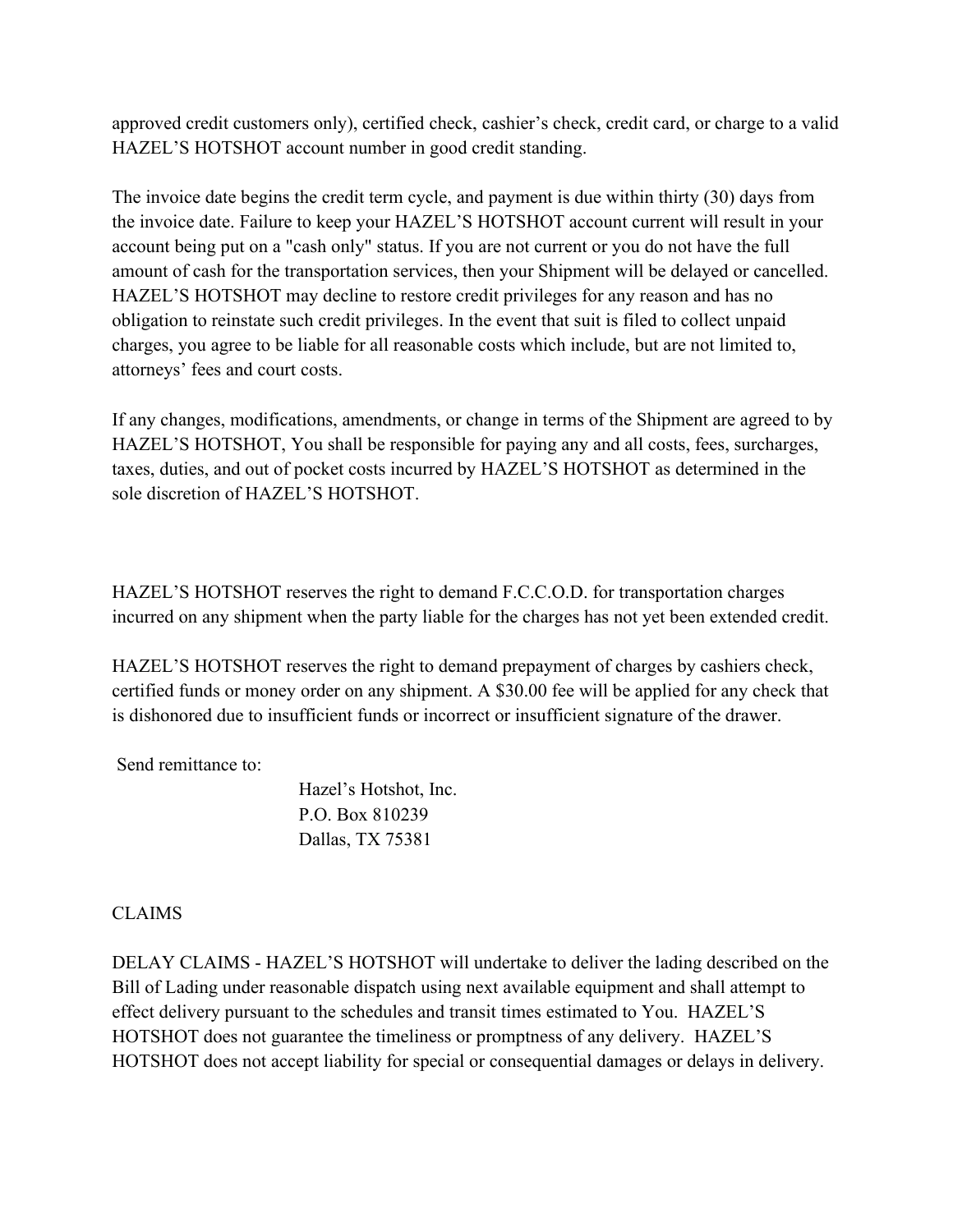You agree that in any event HAZEL'S HOTSHOT'S maximum liability shall be an amount equal to the freight charges incurred.

LOSS OR PHYSICAL DAMAGE CLAIMS - Subject to the limitations set forth herein and as provided by applicable law, HAZEL'S HOTSHOT agrees to pay for loss or physical damage to the shipments described on the Bill of Lading which may be caused by its grossly negligent or willful conduct. Where Shipments have Declared Values, HAZEL'S HOTSHOT'S liability for shortage or damage shall be prorated by weight when part of a shipment is lost or damaged. Otherwise, HAZEL'S HOTSHOT'S liability shall be determined by multiplying the weight of the lost or damaged article by fifty cents (\$0.50) per pound. All claims must be filed within nine (9) months of recovery at destination or shall be forever barred. Claims will be presented and adjusted in accordance with the guidelines established by the Interstate Commerce Commission and successor agencies and set forth in 49CFR1005. ICC Administrative Rulings 65 and 128 shall apply. You understand and agree that the rates do not include insurance or other compensation for loss, other than as expressly provided herein and limited hereby. HAZEL'S HOTSHOT shall not be liable for damage caused by force majeure, Act of God, or the inherent vice of the shipment.

Shortages and/or damage must be noted on the Bill of Lading by You or your Agent at time of delivery. Notice of intent to file a claim for concealed damage must be filed in writing with HAZEL'S HOTSHOT within fifteen (15) days of delivery. The actual claim, whether for loss, apparent damage, or concealed damage, must be filed in writing with HAZEL'S HOTSHOT within nine (9) months of delivery, and the claim must include all of the following as minimum for support:

- 1. Date of shipment.
- 2. HAZEL'S HOTSHOT Job number.
- 3. The names and addresses of the Customer or owner.
- 4. A description of the property; and
- 5. A copy of the original invoice for the property lost or damaged.

Receipt of the Shipment by You or Your agent without notation of shortage, loss or damage will be prima facie evidence that the Shipment was delivered in good condition. No claim will be processed by HAZEL'S HOTSHOT until all transportation charges have been paid. Amounts of claims may not be deducted or offset from transportation charges. Shipments and their containers and packaging materials must be retained and made available to HAZEL'S HOTSHOT for the purpose of inspection for up to fifteen (15) days after notification to HAZEL'S HOTSHOT that a claim is pending. HAZEL'S HOTSHOT reserves the right to repair or replace damaged property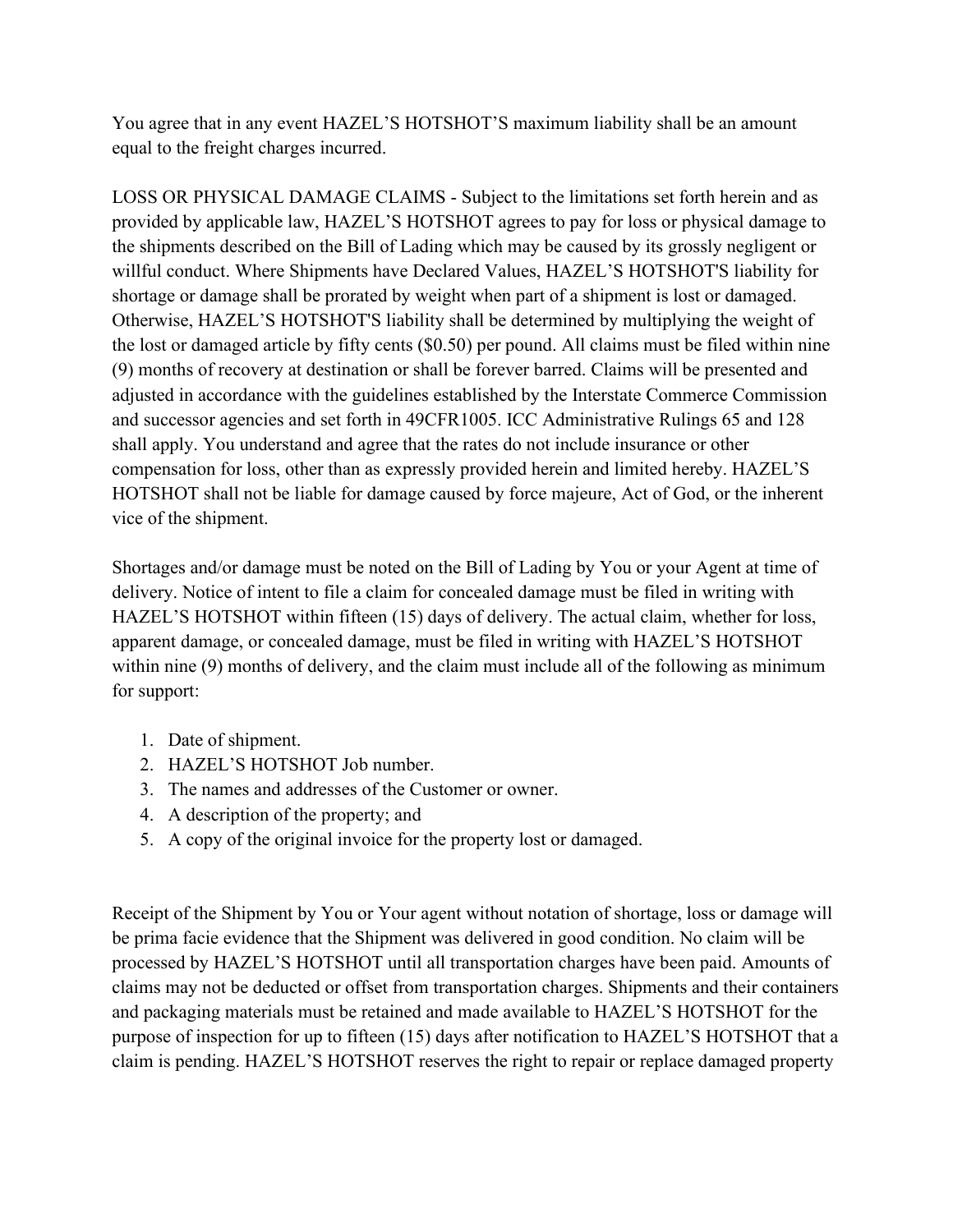with no further liability for consequential damage such as, but not limited to, out of service time during repair.

All claims must be mailed to:

 Hazel's Hotshot, Inc. P.O. Box 810239 Dallas, TX 75381

DECLARED VALUE AND LIMITS OF LIABILITY

Unless otherwise specified herein, liability on all domestic shipments shall be limited to the Declared Value of the shipment plus applicable freight charges, or the actual amount of loss or damage, whichever is lower.

In the absence of special arrangements HAZEL'S HOTSHOT shall not be liable for damages in excess of \$250,000.00 per Shipment, regardless of the Declared Value.

You understand and agree that the rates do not include insurance or other compensation for loss, other than as expressly provided herein and limited hereby. Accordingly, You agree that in the event You desire coverage for loss, You will obtain insurance, and that said insurance will contain a waiver of subrogation clause waiving any subrogation rights (or and on behalf of such insurance carrier). In the event that You fail to obtain a waiver of subrogation, You will defend, indemnify and hold harmless HAZEL'S HOTSHOT and any affiliates with respect to claims made by Customer or third parties acting as subrogees of Customer.

You agree to indemnify, defend and hold HAZEL'S HOTSHOT and any affiliate, cartage agent, subcontractor or other agent or representative retained by HAZEL'S HOTSHOT harmless from any and all claims, suits, actions, causes of action, legal proceedings, and other liabilities brought by any third party against HAZEL'S HOTSHOT and/or any of the other above-named indemnitees arising out of cargo lost, damaged, delayed or mis-delivered.

# NO ASSUMPTION OF LIABILITY

HAZEL'S HOTSHOT shall not be liable for any damages or awards, whether direct, incidental, special or consequential, in excess of the Declared Value of a shipment, in any event, and including, but not limited to, damages resulting in loss of income or profits.

HAZEL'S HOTSHOT will not be liable for, nor shall any adjustment, refund or credit of any kind be made as a result of any loss, damage, delay, misdelivery, nondelivery, misinformation or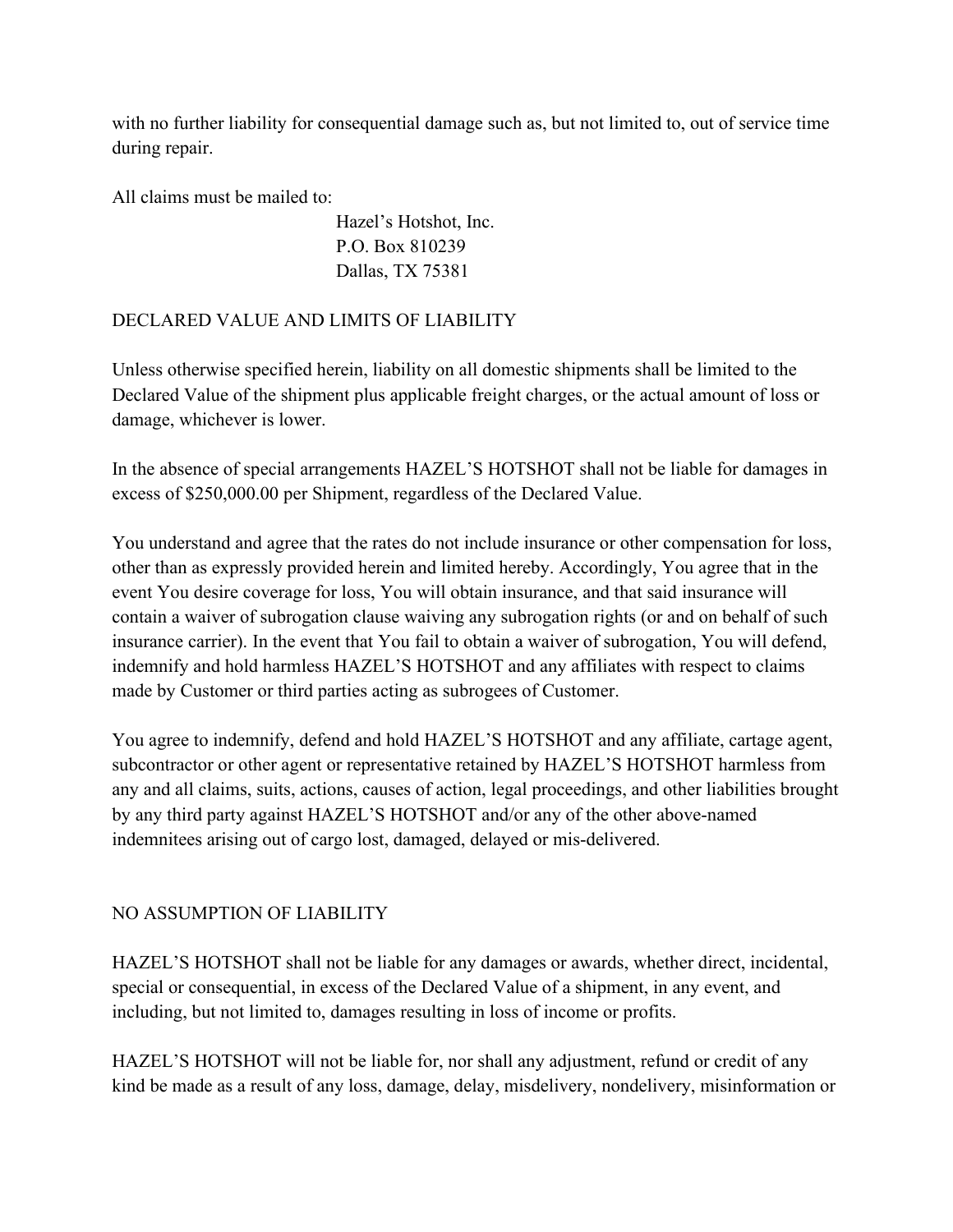any failure to provide information, except such as may result from our sole gross negligence. However, in no event will HAZEL'S HOTSHOT be liable for any such loss, damage, delay, misdelivery, nondelivery, misinformation or failure to provide information caused by or resulting in whole or part from:

- a. The act, default or omission of Customer or any other third party with an interest in the shipment;
- b. The nature of the Shipment or any defect, characteristic or inherent vice of the Shipment;
- c. Customer or third party's violation of any of the terms and conditions contained in these Service Conditions, as amended from time to time, or on a Bill of Lading, including, but not limited to, the improper or insufficient packing, securing, marking or addressing of Shipments;
- d. Perils of transportation, public enemies, public authorities acting with actual or apparent authority on the premises, authority of law, local disputes, civil commotions, hazards incident to a state of war, or weather conditions (as determined solely by HAZEL'S HOTSHOT); national or local disruptions in ground transportation networks due to events beyond HAZEL'S HOTSHOT's control, such as weather phenomena, strikes, or natural disasters: and disruption of communication and information systems;
- e. Acts or omissions of any person or entity other than HAZEL'S HOTSHOT, including our compliance with verbal or written delivery instructions from the Customer or persons claiming to represent the Customer;
- f. Loss of or damage to articles packed and sealed in packages by the Customer, provided the seal is unbroken at the time of delivery, the package retains its basic integrity, and receipt of Shipment by Carrier without written notice of damage on the delivery record;
- g. Erasure of data from magnetic tapes, or other storage media or erasure of photographic images or sound tracks from exposed film;
- h. Our inability to provide a copy of the delivery record or a copy of the signature obtained at delivery;
- i. Our failure to honor "package orientation" graphics or damage to shipments in packaging not approved by HAZEL'S HOTSHOT prior to shipment where such prior approval is recommended or required herein;
- j. Damage in transit or in the handling of, or concealed or other damage to, florescent tubes, neon lighting, neon signs, X-ray tubes, glass or other inherently fragile items; and
- k. Customer's failure to provide a HAZEL'S HOTSHOT account number in good credit standing in the billing instructions.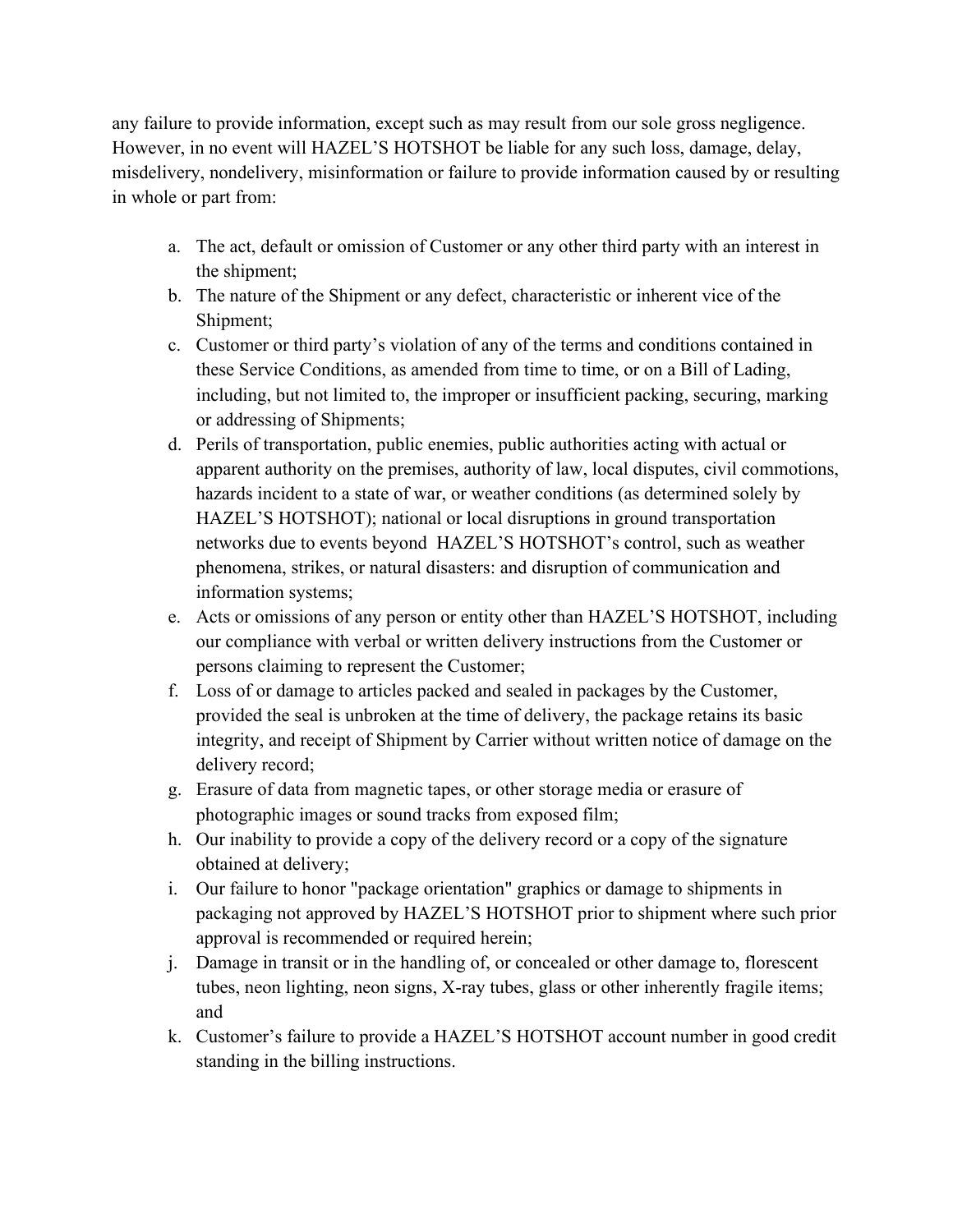# PACKAGING AND MARKING

Shipments must be prepared and packaged to ensure safe transportation. By tendering a shipment to HAZEL'S HOTSHOT, You certify that the shipment is sufficiently packaged to withstand the normal rigors of transportation.

Each package must be legibly marked, and all old labels, tags or markings must be removed by the Customer prior to the shipment being tendered for transportation. Any article susceptible to damage by ordinary handling must be adequately protected and packaged and marked in such a way as to alert HAZEL'S HOTSHOT of the possibility of damage from ordinary handling and must bear appropriate labels.

All cargo shall be packaged to withstand the perils of transportation. All reusable containers, crates, exhibit cases, displays, drums, tubes, tanks, corrugated boxes, personal lockers, flight cases, luggage, injection molded cases, and cases manufactured from exotic materials, when shipped as cargo, must be externally packaged and shipped to withstand the perils of transportation and will be subject to any applicable released valuation and its declared weight. Otherwise, external packaging shall be considered as non-reusable and shall have no claims value.

# PREPARATION OF BILL OF LADING

It is the Customer's responsibility to ensure accurate completion of the HAZEL'S HOTSHOT Bill of Lading, including a complete description of the contents, the correct number of pieces, reference numbers, and the accurate total weight. If the Customer fails to present a completed Bill of Lading at the time of shipment, HAZEL'S HOTSHOT will accept any appropriate nonnegotiable shipping document but will not accept any responsibility for mis-delivery, delay, or missed collections resulting from the transfer of information from the shipping document onto the Bill of Lading done by HAZEL'S HOTSHOT personnel.

## STORAGE

Freight held in HAZEL'S HOTSHOT's possession through no fault of HAZEL'S HOTSHOT, will be considered as stored and will be subject to the following provisions and charges:

- a. Storage charges will commence on the second day, excluding Saturdays, Sundays and holidays, after the freight is received by the destination HAZEL'S HOTSHOT terminal;
- b. Storage charges will accrue at the rate of \$4.00/cwt. (\$0.04/lb.) per 24 hours or portion thereof, subject to a minimum of \$100.00 per day